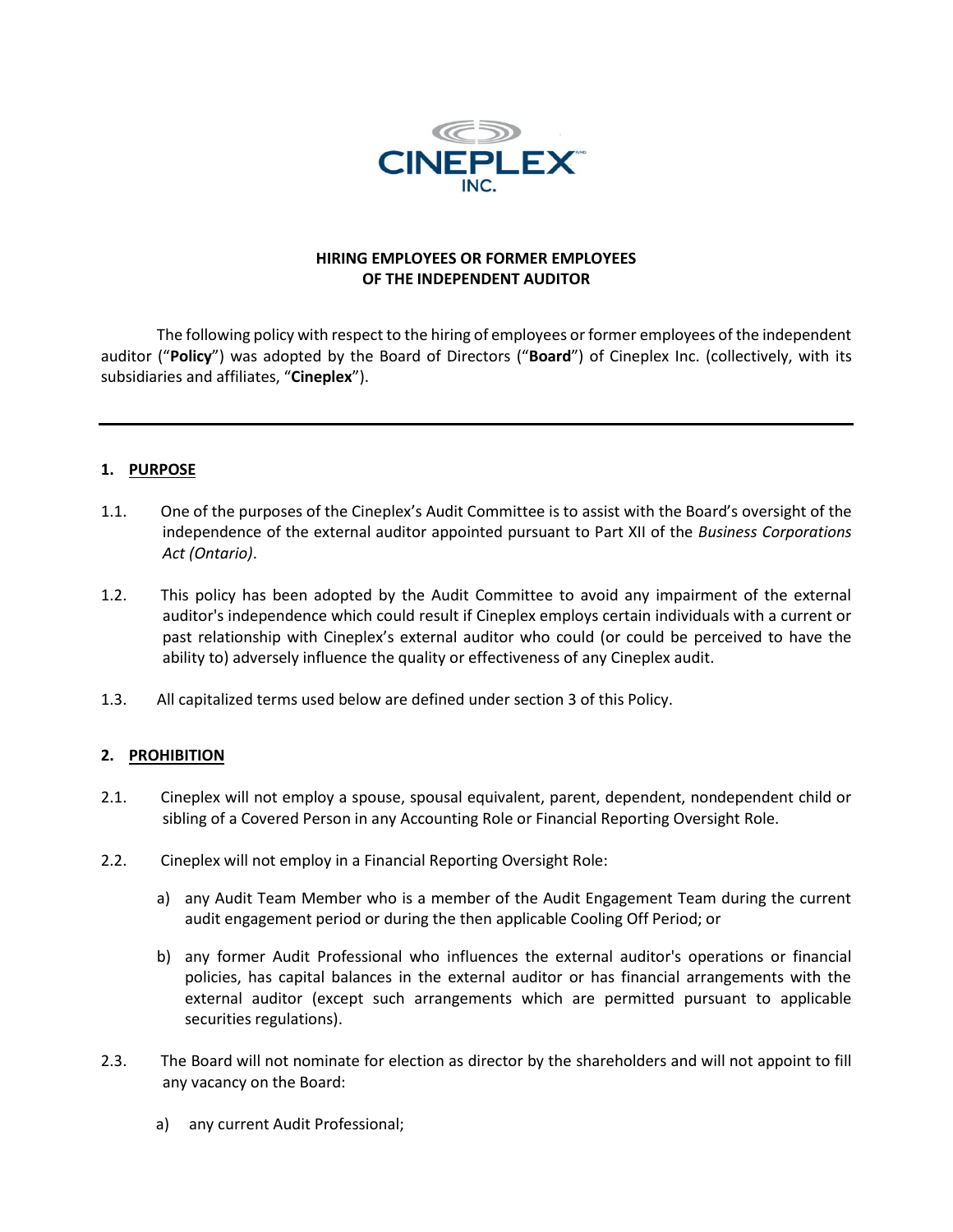- b) a spouse, spousal equivalent, parent, dependent, nondependent child or sibling of a Covered Person;
- c) any former Audit Professional who influences the external auditor's operations or financial policies, has capital balances in the external auditor or has financial arrangements with the external auditor (except such arrangements which are permitted pursuant to applicable securities regulations); and
- d) any Audit Team Member who is a member of the Audit Engagement Team during the current audit engagement period or during the then applicable Cooling Off Period.

### <span id="page-1-0"></span>**3. DEFINITIONS**

- 3.1. "**Accounting Role**" means a role in which a person is in a position to or does exercise more than minimal influence over the contents of account records or anyone who prepares them.
- 3.2. "**Audit Engagement Team"** means all partners, principals, shareholders and professional employees participating in an audit, review or attestation engagement of Cineplex, including audit partners and all persons who consult with others on the Audit Engagement Team during the audit, review, or attestation engagement regarding technical or industry-specific issuers, transactions or events.
- 3.3. **"Audit Professional"** means a partner, principal, shareholder or professional employee of Cineplex's external auditor.

#### 3.4. **"Audit Team Member"** means:

- a) the lead partner on Cineplex's Audit Engagement Team (being the lead or coordinating audit partner having primary responsibility for the audit or review);
- b) the concurring partner on Cineplex's Audit Engagement Team (being the partner performing a second level of review to provide additional assurance that the financial statements subject to the audit or review are in conformity with applicable generally accepted accounting principles and the audit or review and any associated report(s) are in accordance with applicable generally accepted auditing standards); and
- c) any other individual on Cineplex's Audit Engagement Team who spent more than 10 hours of audit, review or attest services during the Cooling Off Period;

but does **not** include an individual (including the lead partner or concurring partner) who becomes an employee of Cineplex as a result of a business combination between Cineplex and that individual's employer provided that:

- a) the individual did not become an employee of the predecessor employer in contemplation of the business combination; and
- b) the Audit Committee is aware of the individual's employment relationship with the predecessor employer.